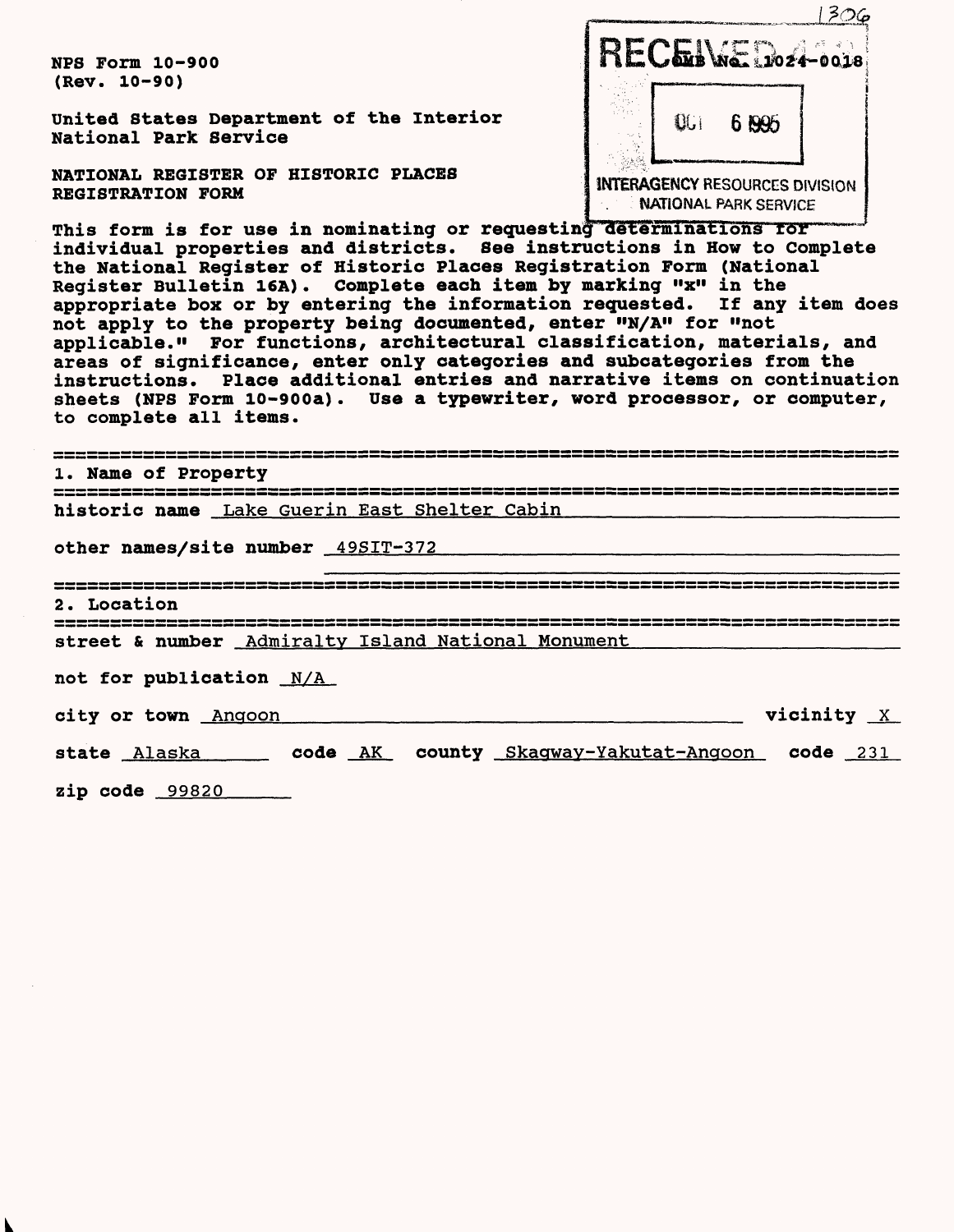| USDI/NPS NRHP Registration Form<br>49SIT-372, Lake Guerin East Shelter Cabin<br>Skagway-Yakutat-Angoon, Alaska<br>Civilian Conservation Corps Historic Properties in Alaska Page 2                                                                                                                                                                                                                                                                                                                                                                                                             |                                                                          |
|------------------------------------------------------------------------------------------------------------------------------------------------------------------------------------------------------------------------------------------------------------------------------------------------------------------------------------------------------------------------------------------------------------------------------------------------------------------------------------------------------------------------------------------------------------------------------------------------|--------------------------------------------------------------------------|
| 3. State/Federal Agency Certification                                                                                                                                                                                                                                                                                                                                                                                                                                                                                                                                                          |                                                                          |
| As the designated authority under the National Historic Preservation Act of<br>1986, as amended, I hereby certify that this $\leq$ nomination _____ request<br>for determination of eligibility meets the documentation standards for<br>registering properties in the National Register of Historic Places and<br>meets the procedural and professional requirements set forth in 36 CFR Part<br>60.<br>Register Criteria. I recommend that this property be considered<br>significant ___ nationally $\leq$ statewide ___ locally. ( ___ See<br>continuation sheet for additional comments.) | In my opinion, the property $\nu$ meets ____ does not meet the National  |
| Signature of certifying official                                                                                                                                                                                                                                                                                                                                                                                                                                                                                                                                                               | $rac{10-2-95}{\text{Date}}$                                              |
| Federal Preservation Officer Forest Service<br>State or Federal agency and bureau                                                                                                                                                                                                                                                                                                                                                                                                                                                                                                              |                                                                          |
| In my opinion, the property $X$ meets _____ does not meet the National<br>Register criteria. ( __ See continuation sheet for additional comments.)<br>Jud ALE Bilbriz<br>Signature of commenting or other official<br>Alaska State Historic Preservation Officer<br>State or Federal agency and bureau                                                                                                                                                                                                                                                                                         | Mach3,1993                                                               |
| 4. National Park Service Certification                                                                                                                                                                                                                                                                                                                                                                                                                                                                                                                                                         |                                                                          |
| I, hereby certify that this property is: $\Omega$<br>entered in the National Register<br>See continuation sheet.<br>determined eligible for the<br>National Register<br>See continuation sheet.<br>determined not eligible for the<br>National Register<br>removed from the National Register                                                                                                                                                                                                                                                                                                  | $\sqrt{k}$<br>ÇΨ<br>11 - 7 - 95<br>Faterod<br>- in V<br>National Equator |
| other (explain):                                                                                                                                                                                                                                                                                                                                                                                                                                                                                                                                                                               |                                                                          |
| Signature of Keeper Date of Action                                                                                                                                                                                                                                                                                                                                                                                                                                                                                                                                                             |                                                                          |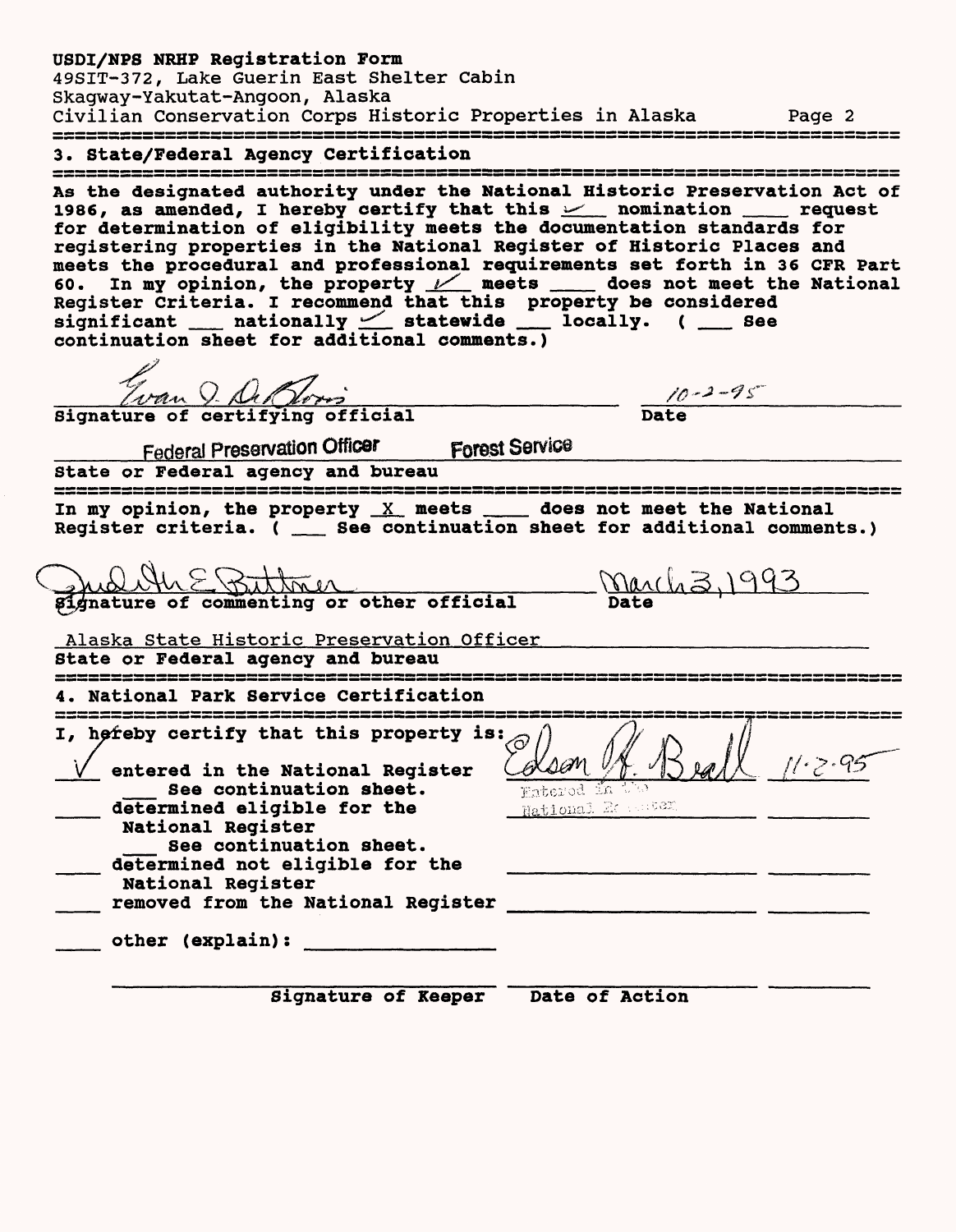USDI/NPS NRHP Registration Form 49SIT-372, Lake Guerin East Shelter Cabin Skagway-Yakutat-Angoon, Alaska Civilian Conservation Corps Historic Properties in Alaska Page 3 5. Classification Ownership of Property (Check as many boxes as apply) \_\_ private \_\_ public-local \_\_ public-State X public-Federal Category of Property (Check only one box)  $X$  building(s) \_\_ district \_\_ site \_\_ structure \_\_ object Number of Resources within Property Contributing Noncontributing \_\_\_\_\_\_ buildings  $\frac{1}{\sqrt{1-\frac{1}{2}}}\sin\theta$ **\_\_\_\_\_** structures \_\_\_ \_\_\_ objects  $\frac{1}{1}$  0 Total Number of contributing resources previously listed in the National Register 0 Name of related multiple property listing (Enter "N/A" if property is not part of a multiple property listing.) Civilian Conservation Corps (CCC) Historic Properties in Alaska; Admiraltv Island Civilian Conservation Corps Canoe Route, 1933-1937 6. Function or Use Historic Functions (Enter categories from instructions) Cat: Recreation & Culture 5000 Sub: Outdoor Recreation

Current Functions (Enter categories from instructions) Cat: Recreation & Culture\_\_\_\_\_ Sub: Outdoor Recreation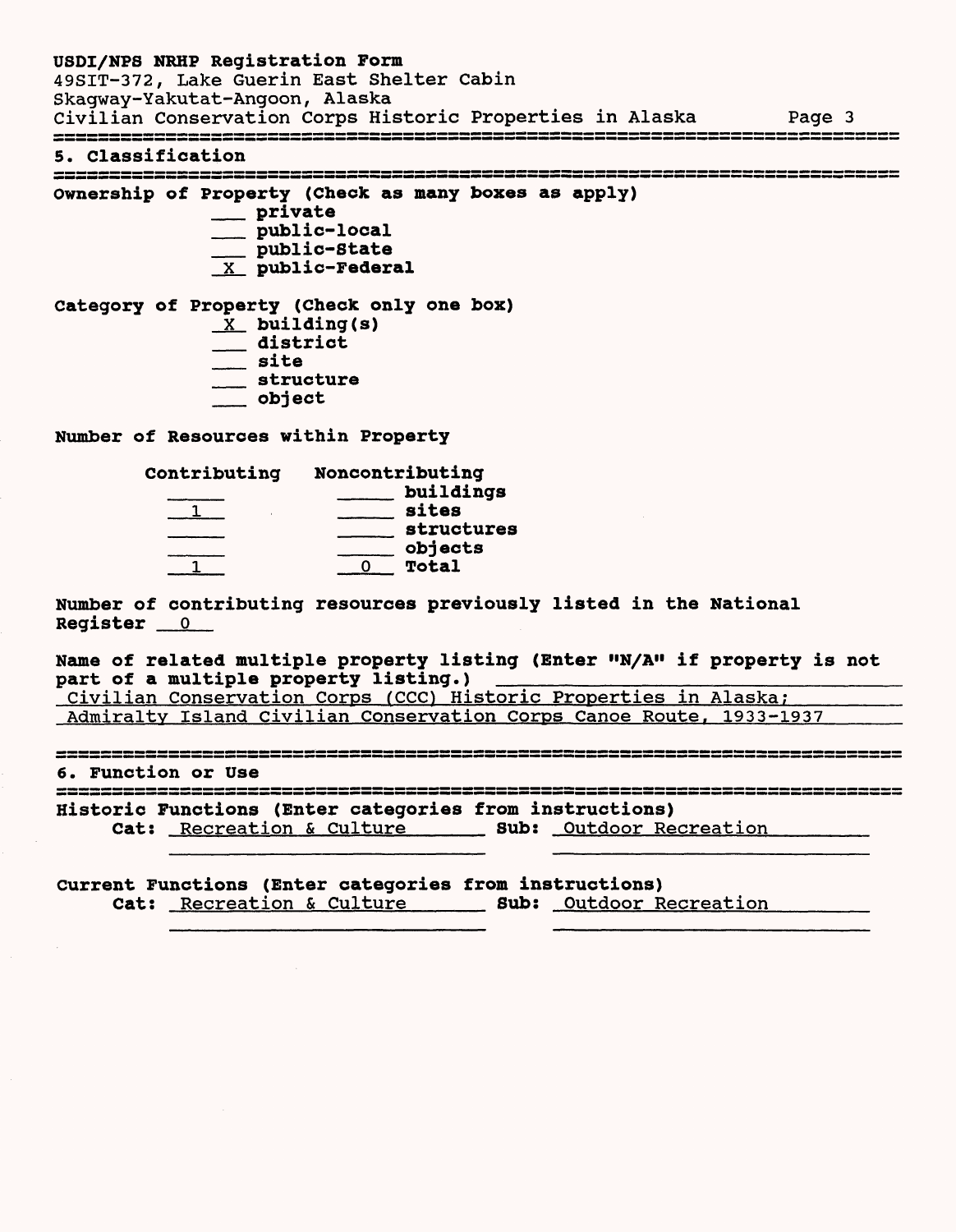| <b>USDI/NPS NRHP Registration Form</b>                                                                                                                                                                                       |        |  |
|------------------------------------------------------------------------------------------------------------------------------------------------------------------------------------------------------------------------------|--------|--|
| 49SIT-372, Lake Guerin East Shelter Cabin                                                                                                                                                                                    |        |  |
| Skaqway-Yakutat-Angoon, Alaska                                                                                                                                                                                               |        |  |
| Civilian Conservation Corps Historic Properties in Alaska                                                                                                                                                                    | Page 4 |  |
| د نہیں ہیں جس کی بڑی انہن میں بھی اس بڑی بڑی بھی دی تک گیا جب سے دی گیا گی دی جب سے اس سے بڑی سے بہت سے سے بچک انہ ک<br>سبحه والمن الاشه السال المزار وسرار وكال أعلال قماي بالتارد بالتاريخ الكالة الكالة ويحي مرابات بالكر |        |  |

# 7. Description<br>=================

Architectural Classification (Enter categories from instructions)

No style\_\_\_\_\_\_\_\_\_\_\_\_\_\_\_\_\_\_\_\_\_\_\_\_\_

Materials (Enter categories from instructions)<br>foundation log

|                  | foundation log |  |
|------------------|----------------|--|
|                  | roof shake     |  |
| <b>walls</b> log |                |  |
| other N/A        |                |  |

### Narrative Description (Describe the historic and current condition of the property on one or more continuation sheets.)

Civilian Conservation Corps workers built the three-sided Adirondack style Lake Guerin East Shelter Cabin as part of the Admiralty Island Canoe Route in the 1930s. It had a peeled log superstructure and shake walls and roof.

The cabin is a jumble of flattened timbers and shakes, some bleached white and some moss-covered, with galvanized nails jutting from the wood. The site is overgrown with pushke, skunk cabbage, and other plants. A short stretch of puncheon boardwalk, made of log stringers and shakes, leads from the cabin site to the lake. It might have been a boat haul-out. A ruined plywood skiff, once painted yellow, is imbedded in the sod near the lake.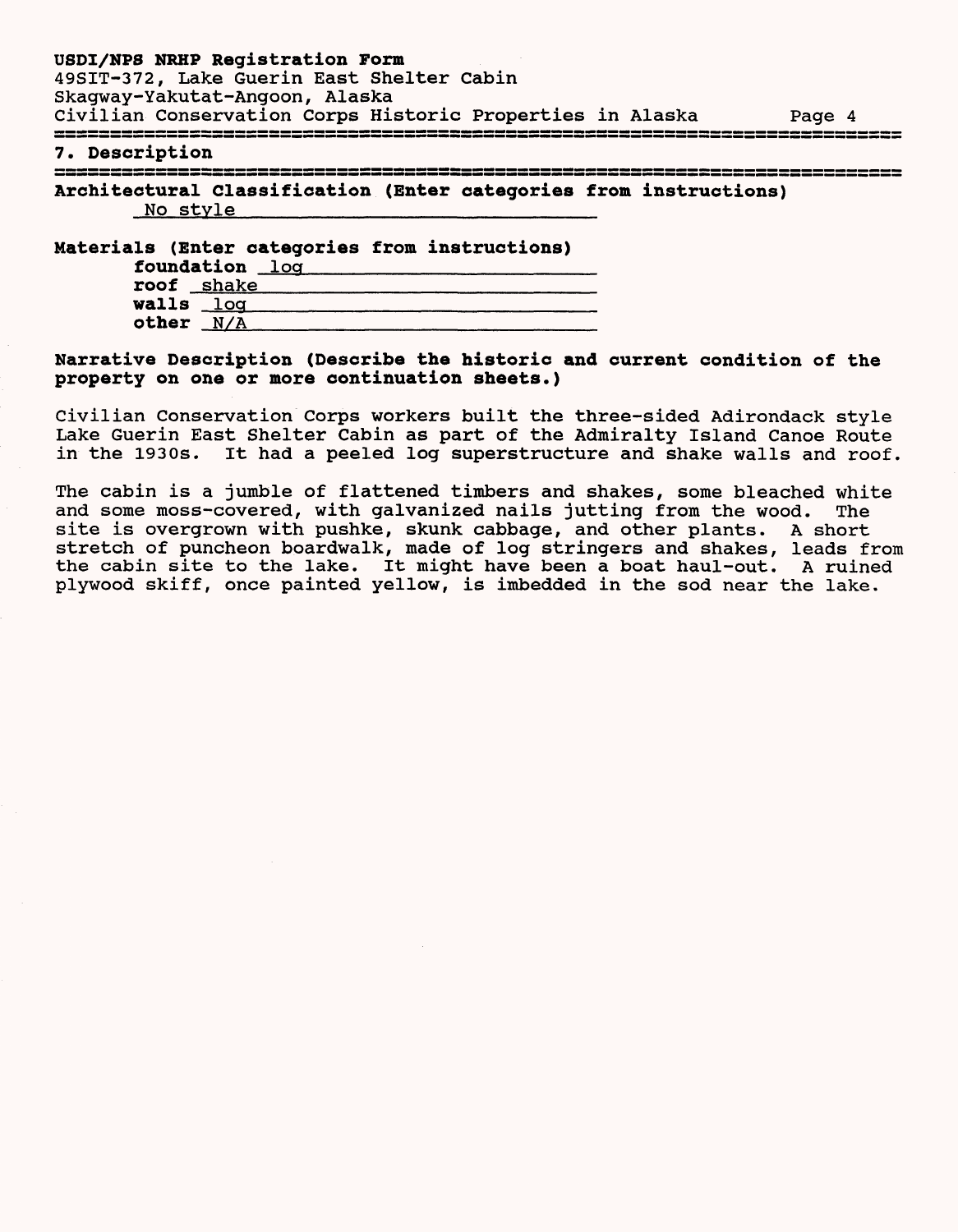|                                                                                                                              | USDI/NPS NRHP Registration Form<br>49SIT-372, Lake Guerin East Shelter Cabin<br>Skagway-Yakutat-Angoon, Alaska<br>Civilian Conservation Corps Historic Properties in Alaska<br>Page 5                                                                                                  |
|------------------------------------------------------------------------------------------------------------------------------|----------------------------------------------------------------------------------------------------------------------------------------------------------------------------------------------------------------------------------------------------------------------------------------|
| 8. Statement of Significance                                                                                                 |                                                                                                                                                                                                                                                                                        |
|                                                                                                                              | Applicable National Register Criteria (Mark "x" in one or more boxes for<br>the criteria qualifying the property for National Register listing)                                                                                                                                        |
| $X$ $A$                                                                                                                      | Property is associated with events that have made a<br>significant contribution to the broad patterns of our<br>history.                                                                                                                                                               |
| $\overline{\mathbf{B}}$                                                                                                      | Property is associated with the lives of persons significant<br>in our past.                                                                                                                                                                                                           |
| $\overline{\phantom{a}}$ $\overline{\phantom{a}}$ $\overline{\phantom{a}}$ $\overline{\phantom{a}}$ $\overline{\phantom{a}}$ | Property embodies the distinctive characteristics of a type,<br>period, or method of construction or represents the work of<br>a master, or possesses high artistic values, or represents a<br>significant and distinguishable entity whose components lack<br>individual distinction. |
| $\blacksquare$                                                                                                               | Property has yielded, or is likely to yield information<br>important in prehistory or history.                                                                                                                                                                                         |
|                                                                                                                              | Criteria Considerations (Mark "X" in all the boxes that apply.)<br>N/A                                                                                                                                                                                                                 |
| $\overline{\phantom{a}}$ $\overline{\phantom{a}}$                                                                            | owned by a religious institution or used for religious<br>purposes.                                                                                                                                                                                                                    |
| $\qquad \qquad \blacksquare$<br>$\overline{\phantom{a}}$ c<br>$\overline{\phantom{a}}$                                       | removed from its original location.<br>a birthplace or a grave.<br>a cemetery.                                                                                                                                                                                                         |
| $\mathbf{E}$<br>$\mathbf{F}$<br>$\overline{\phantom{a}}$ G                                                                   | a reconstructed building, object, or structure.<br>a commemorative property.<br>less than 50 years of age or achieved significance within<br>the past 50 years.                                                                                                                        |
|                                                                                                                              | Areas of Significance (Enter categories from instructions)<br>Entertainment/Recreation                                                                                                                                                                                                 |
|                                                                                                                              | Period of Significance 1933-1937                                                                                                                                                                                                                                                       |
| Significant Dates 1935                                                                                                       |                                                                                                                                                                                                                                                                                        |

Significant Person (Complete if Criterion B is marked above)  $N/A$ 

Cultural Affiliation N/A<br>
Manuscription N/A

Architect/Builder Civilian Conservation Corps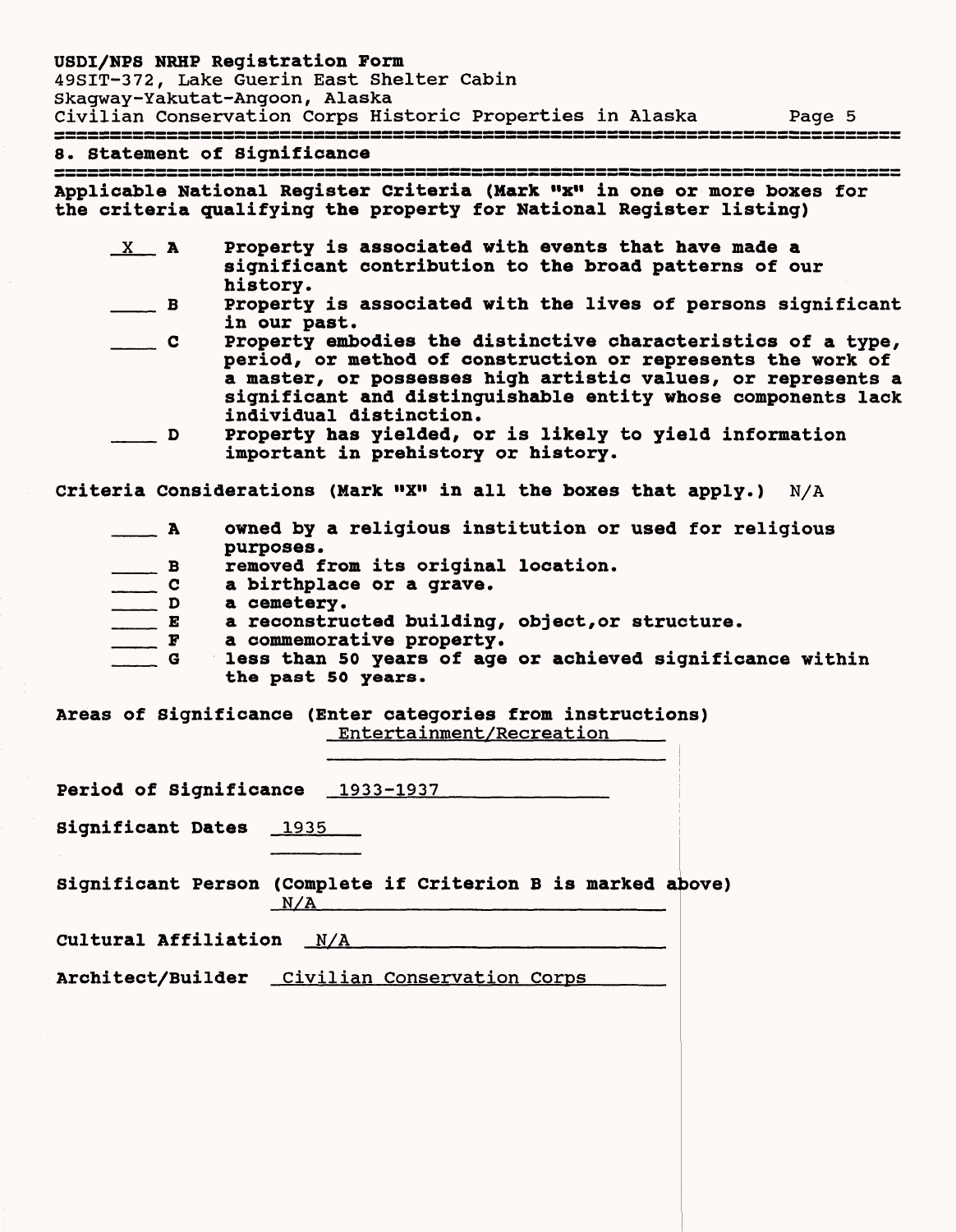| USDI/NPS NRHP Registration Form<br>49SIT-372, Lake Guerin East Shelter Cabin<br>Skagway-Yakutat-Angoon, Alaska<br>Civilian Conservation Corps Historic Properties in Alaska Bage 6                                                                                                                                                                                                                                                                                                                                    |
|-----------------------------------------------------------------------------------------------------------------------------------------------------------------------------------------------------------------------------------------------------------------------------------------------------------------------------------------------------------------------------------------------------------------------------------------------------------------------------------------------------------------------|
| Narrative Statement of Significance (Explain the significance of the<br>property on one or more continuation sheets.)                                                                                                                                                                                                                                                                                                                                                                                                 |
| The Lake Guerin East Shelter Cabin was a three-sided Adirondack-style<br>shelter built by Civilian Conservation Corps workers as part of the<br>Admiralty Island Canoe Route during the 1930s. Although in ruins, it was<br>part of the series of shelter cabins.                                                                                                                                                                                                                                                     |
| 9. Major Bibliographical References                                                                                                                                                                                                                                                                                                                                                                                                                                                                                   |
| (Cite the books, articles, and other sources used in preparing this form on<br>one or more continuation sheets.)<br>see Section I, Multiple Property Documentation Form<br>Previous documentation on file (NPS) N/A<br>__ preliminary determination of individual listing (36 CFR 67) has been<br>requested.<br>previously listed in the National Register<br>__ previously determined eligible by the National Register<br>designated a National Historic Landmark<br>recorded by Historic American Buildings Survey |
| Primary Location of Additional Data<br>State Historic Preservation Office<br>Other State agency<br>X Federal agency<br>Local government<br>University<br>Other<br>Name of repository: Admiralty Island National Monument, Juneau                                                                                                                                                                                                                                                                                      |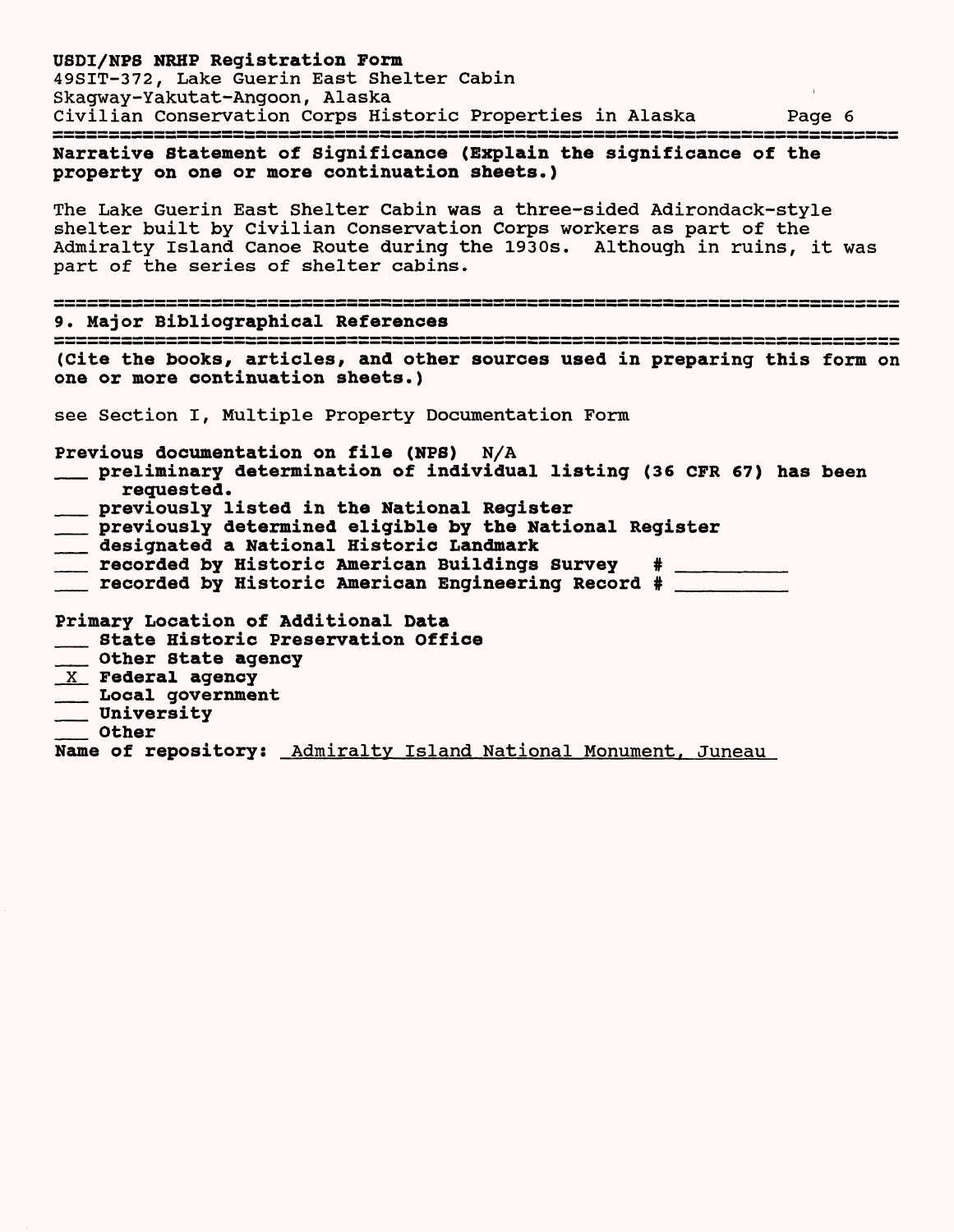USDI/NPS NRHP Registration Form 49SIT-372, Lake Guerin East Shelter Cabin Skagway-Yakutat-Angoon, Alaska Civilian Conservation Corps Historic Properties in Alaska Page 7

**10. Geographical Data Acreage of Property less than one acre**

**UTM References (Place additional UTM references on a continuation sheet)**

**Zone Easting Northing Zone Easting Northing** 1 08 542700 6390900 3 \_ \_\_\_\_\_ \_\_\_\_\_\_  $2 \frac{2}{108} \frac{542/00}{242 \cdot 000} \frac{6390900}{24} \frac{3}{4} - \frac{2000}{2000} \frac{2000}{24}$ 

#### **Verbal Boundary Description (Describe the boundaries of the property.)**

The ruins of the Lake Guerin East Shelter Cabin is adjacent to a lake shore staging area and a trailhead, all in a small circumscribed area of less than one acre in the NE 1/4 of the NE 1/4 of the NE 1/4 of Section 2, Township 49 South, Range 69 East, Copper River Meridian.

### **Boundary Justification (Explain why the boundaries were selected.)**

The Lake Guerin East Shelter Cabin has an obvious activity area arising from its function as a temporary stopping place on a recreational canoe route. The boundary encompass the cabin ruins, staging area, and trailhead.

## 

**11. Form Prepared By** name/title Charles M. Mobley, President

organization Charles M. Mobley & Associates

date September 28, 1992

street & number 200 West 34th St., #534

telephone  $(907)$  653-1937 \_\_\_\_\_\_\_\_\_

city or town Anchorage and State AK zip code 99503

**Property Owner (Complete this item at the request of the SHPO or FPO.)**

name USDA Forest Service, Admiralty Island National Monument

street & number 8465 Old Dairy Road

telephone (907) 789-8751\_\_\_\_\_\_\_\_\_

city or town Juneau\_\_\_\_\_\_\_\_\_\_\_\_\_\_\_\_\_\_ state AK zip code 99802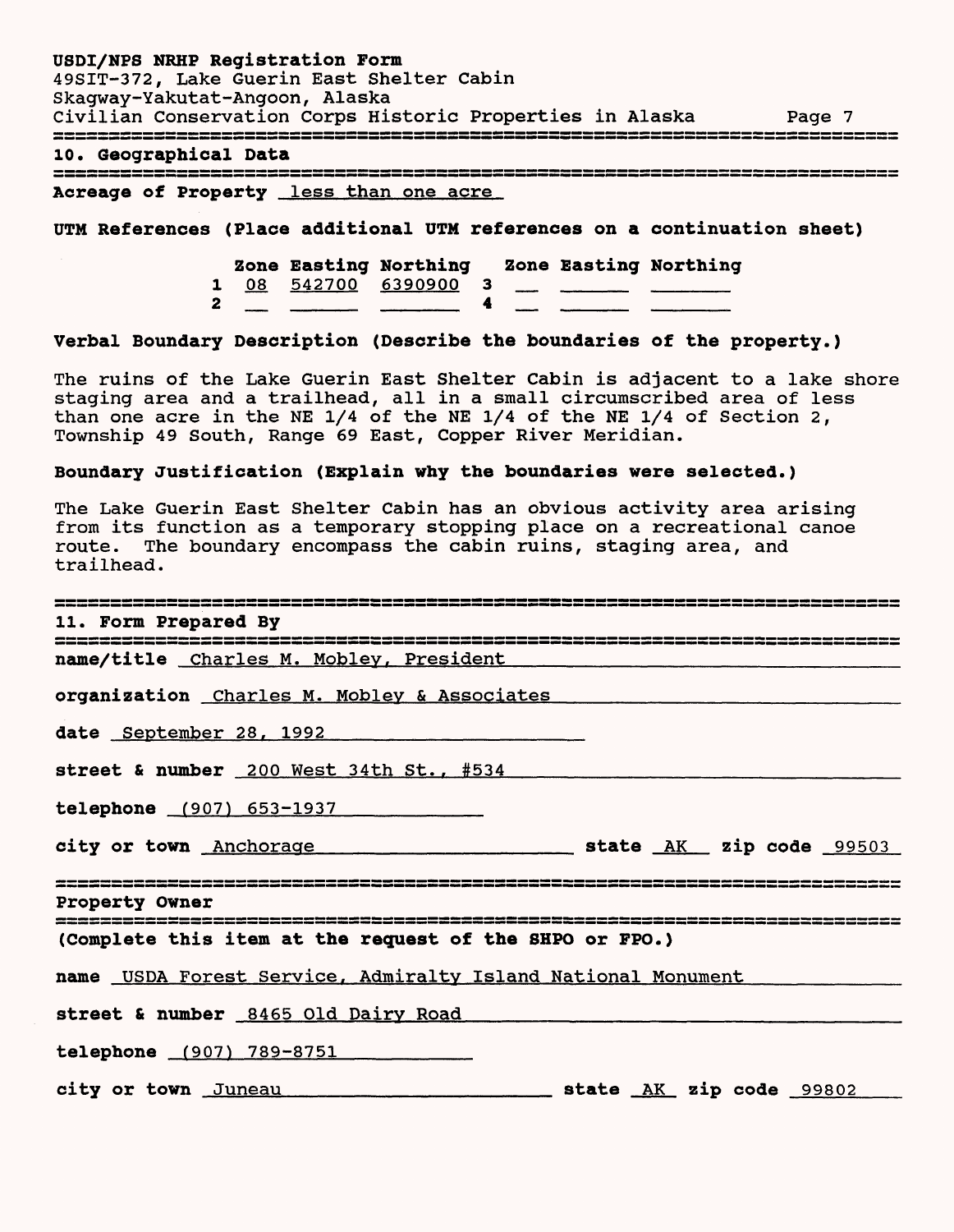**NATIONAL REGISTER OF HISTORIC PLACES CONTINUATION SHEET**

**Section** Photograph identification

- ہی ہیں ہیں تھا بڑنا اپن چلی تھا کہ ایچ ٹھا جاؤ ایچ کی لینا ہو ایپ کہ ابن نہم کو لینا کا کہ ایپ ٹی چلا گیا تک ش<br>میر کہ دور دو بلار ایپر بڑھ ڈال لگ کہ تھا کہ ایپ پریم پری لان کہ کہ ایپ ایپ بڑی لیپ لیپ کی ساتھ اپ ریچ کیا تھا 1. 49SIT-372, Lake Guerin East Shelter Cabin Civilian Conservation Corps Historic Properties in Alaska Admiralty Island Civilian Conservation Corps Canoe Route, 1933-1937 Skagway-Yakutat-Angoon, Alaska Charles M. Mobley 8/11/92 (frame is labeled with incorrect date) Admiralty Island National Monument, Juneau Looking northeast at ruins of shelter cabin
- 2. 49SIT-372, Lake Guerin East Shelter Cabin Civilian Conservation Corps Historic Properties in Alaska Admiralty Island Civilian Conservation Corps Canoe Route, 1933-1937 Skagway-Yakutat-Angoon, Alaska Charles M. Mobley 8/11/92 (frame is labeled with incorrect date) Admiralty Island National Monument, Juneau Looking northeast at ruins of plywood skiff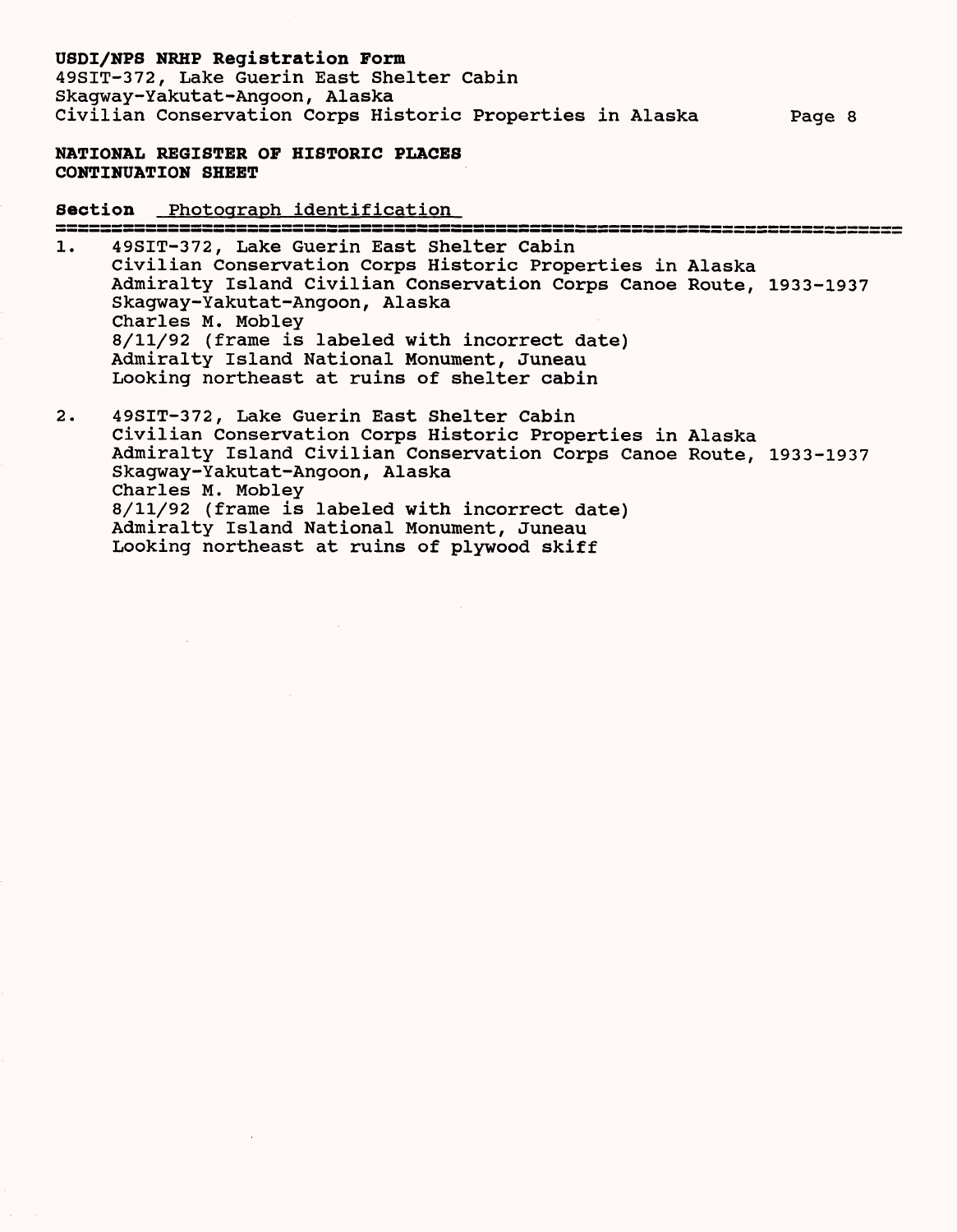